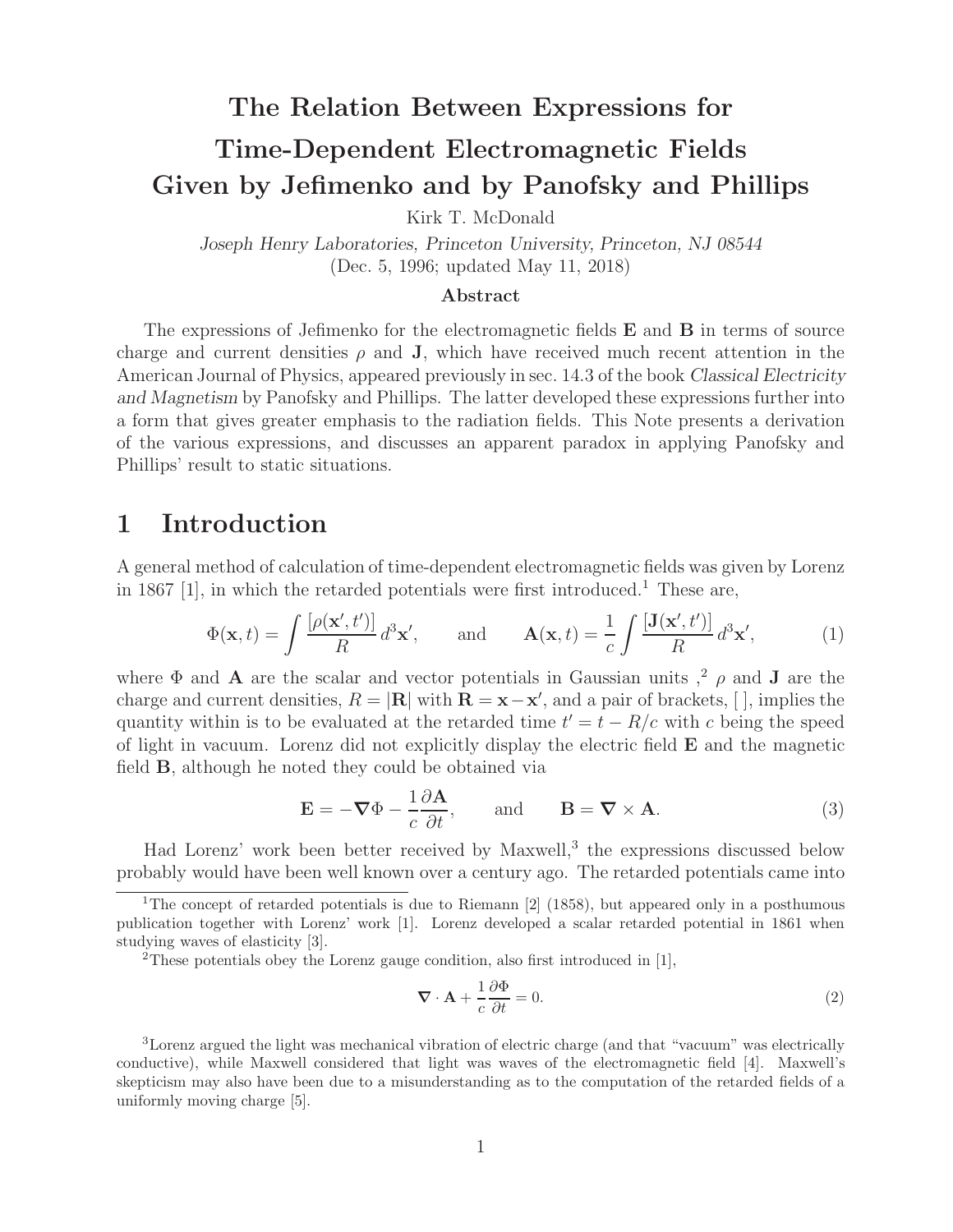general use only after Hertz' experiments on electromagnetic waves (1888) [6] and Thomson's discovery of the electron  $[7, 8]$   $(1897)^4$ . At that time basic interest switched from electromagnetic phenomena due to time-dependent charge and current distributions to that due to moving electrons, *i.e.*, point charges. Hence, the Liénard-Wiechert potentials and the corresponding expressions for the electromagnetic fields of a point charge in arbitrary motion [12, 13] form the basis for most subsequent discussions.

For historical perspectives see the books of Whittaker [14] and O'Rahilly [15]. The textbook by Becker [16] contains concise derivations very much in the spirit of the original literature (and is still in print).

Recent interest shown in this Journal in general expressions for time-dependent electromagnetic fields arose from an article by Griffiths and Heald [17] on the conundrum: while time-dependent potentials are "simply" the retarded forms of the static potentials, the timedependent fields are more than the retarded forms of the Coulomb and the Biot-Savart laws. Of course, it was Maxwell who first expounded the resolution of the conundrum; the something extra is radiation! Hertz' great theoretical paper on electric-dipole radiation (especially the figures) remains the classic example of how time-dependent fields can be thought of as instantaneous static fields close to the source but as radiation fields far from the source [6].

The discussion of Griffiths and Heald centered on the following expressions for the electromagnetic fields, which they attributed to Jefimenko [18],

$$
\mathbf{E} = \int \frac{[\rho] \,\hat{\mathbf{n}}}{R^2} \, d^3 \mathbf{x}' + \frac{1}{c} \int \frac{[\dot{\rho}] \,\hat{\mathbf{n}}}{R} \, d^3 \mathbf{x}' - \frac{1}{c^2} \int \frac{[\dot{\mathbf{J}}]}{R} \, d^3 \mathbf{x}'.\tag{4}
$$

where  $\dot{\mathbf{J}} = \partial \mathbf{J}/\partial t$ ,  $\hat{\mathbf{n}} = \mathbf{R}/R$  and

$$
\mathbf{B} = \frac{1}{c} \int \frac{[\mathbf{J}] \times \hat{\mathbf{n}}}{R^2} d^3 \mathbf{x}' + \frac{1}{c^2} \int \frac{[\dot{\mathbf{J}}] \times \hat{\mathbf{n}}}{R} d^3 \mathbf{x}',\tag{5}
$$

These expressions indeed contain retarded versions of the Coulomb and Biot-Savart laws as their leading terms, but their relation to radiation is not as manifest as it might be. In particular, eq. (4) seems to suggest that there exist both longitudinal and transverse components of the electric field that fall off as  $1/R$ . It must be that the second term of eq. (4) cancels the longitudinal component of the third term, although this is not selfevident. Thus, from a pedagogical point of view eq. (4) goes only part way towards resolving the conundrum.

Personally, I found some of the discussion by Griffiths and Heald (and their followers [26]- [28]) surprising in that I imagined it was common knowledge that eq. (4) can be transformed to,

$$
\mathbf{E} = \int \frac{[\rho] \,\hat{\mathbf{n}}}{R^2} \, d^3 \mathbf{x}' + \frac{1}{c} \int \frac{([\mathbf{J}] \cdot \hat{\mathbf{n}}) \,\hat{\mathbf{n}} + ([\mathbf{J}] \times \hat{\mathbf{n}}) \times \hat{\mathbf{n}}}{R^2} \, d^3 \mathbf{x}' + \frac{1}{c^2} \int \frac{([\mathbf{j}] \times \hat{\mathbf{n}}) \times \hat{\mathbf{n}}}{R} \, d^3 \mathbf{x}'. \tag{6}
$$

The combination of eqs. (5) and (6) manifestly displays the mutually transverse character of the radiation fields (those that vary as  $1/R$ ), and to my taste better serves to illustrate the

<sup>4</sup>FitzGerald seems to have been aware of retarded potentials in his discussion [9, 10] of radiation by a small, oscillating current loop, one year prior to the invention of the Poynting vector [11].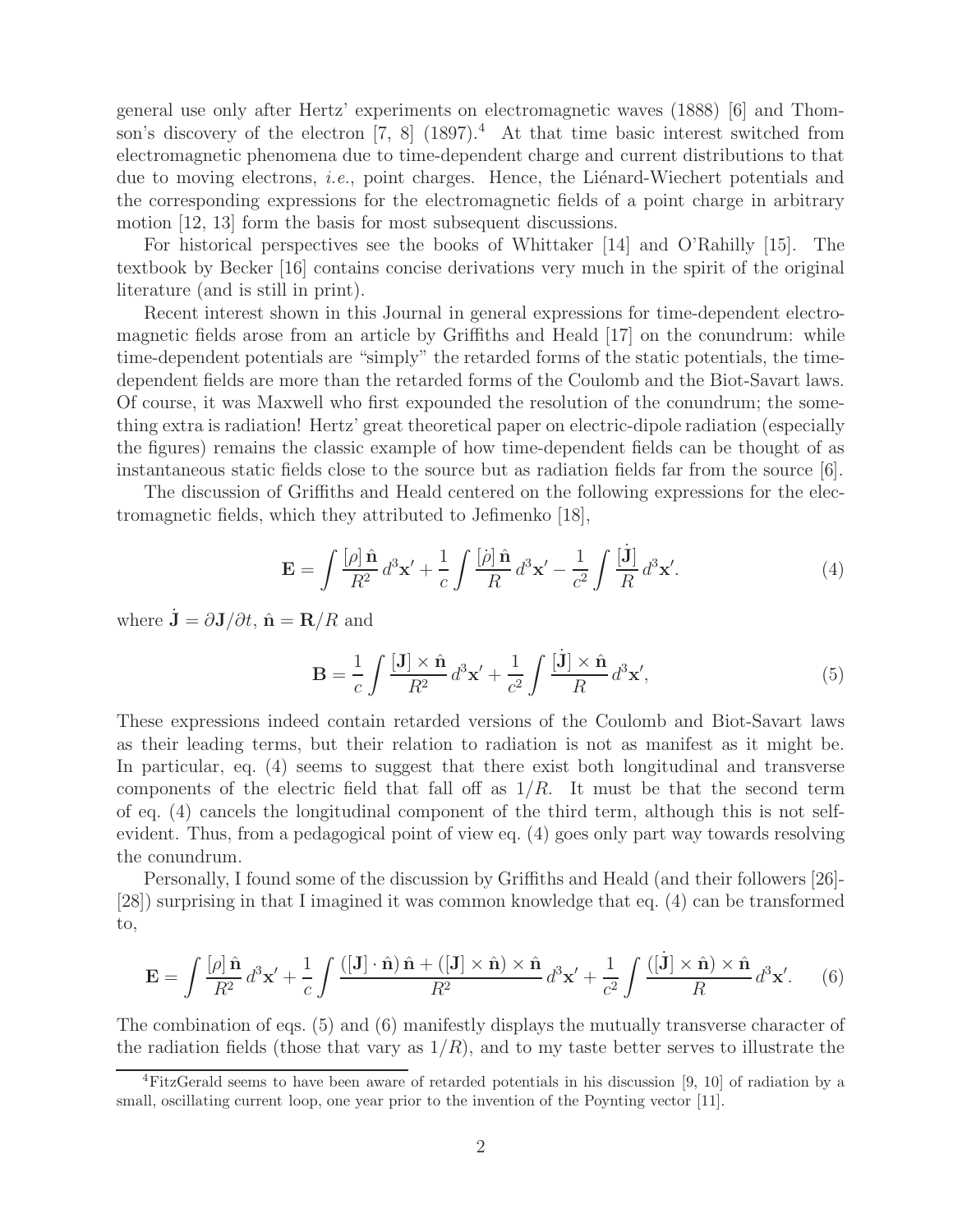nature of the time-dependent fields. However, after extensive checking the only reference to eq. (6) that I have located is in sec. 14.3 of the 2nd edition of the textbook of Panofsky and Phillips  $[19, 20]$ <sup>5</sup>

The alert reader may be troubled by the second term in eq.  $(6)$ , which seems to suggest that static currents give rise to an electric field. One can verify by explicit calculation that this is not so for current in a straight wire or (more tediously) in a circular loop. Indeed, the second term in eq. (6) vanishes whenever both  $\nabla \cdot \mathbf{J} = 0$  and  $\mathbf{J} = 0$  over the whole current distribution, *i.e.*, in the static limit.

In the following section I give a direct derivation of eq. (6) in possible contrast to that of Panofsky and Phillips who used Fourier transforms. Section 3 clarifies why the second term of eq. (6) vanishes in the static limit. Appendix A presents a solution for the fields without use of potentials, and Appendix B considers the Helmholtz decomposition of **E** and **B**.

### **2 Derivation of the Electric Field**

The starting point is, of course, eq. (3) applied to eqs. (1).

The time derivative  $\partial/\partial t$  acts only on [**J**] because of the relation  $t' = t - R/c$ . Thus,

$$
-\frac{1}{c}\frac{\partial \mathbf{A}}{\partial t} = -\frac{1}{c^2} \int \frac{[\mathbf{j}]}{R} d^3 \mathbf{x}'.\tag{7}
$$

Also,

$$
-\nabla\Phi = -\int \nabla\left(\frac{[\rho]}{R}\right) d^3 \mathbf{x}' = -\int [\rho] \nabla\left(\frac{1}{R}\right) d^3 \mathbf{x}' - \int \frac{\nabla[\rho]}{R} d^3 \mathbf{x}'.\tag{8}
$$

But,

$$
\nabla \left( \frac{1}{R} \right) = -\frac{\hat{\mathbf{n}}}{R^2}, \quad \text{and} \quad \nabla \left[ \rho \right] = \nabla \rho(\mathbf{x}', t - R/c) = \left[ \dot{\rho} \right] \left( -\frac{\nabla R}{c} \right) = -\frac{\left[ \dot{\rho} \right] \hat{\mathbf{n}}}{c}. \quad (9)
$$

Equations  $(7)-(9)$  combine to give eq.  $(4)$ .

It is now desired to transform the second term of eq. (4), and the continuity equation,

$$
\nabla \cdot \mathbf{J} = -\dot{\rho},\tag{10}
$$

suggests itself for this purpose. Some care is needed to apply this at the retarded coordinates **x**<sup> $\alpha$ </sup> and  $t' = t - R/c$  because of the implicit dependence of the current density on **x**<sup> $\alpha$ </sup> through R. Introducing  $\mathbf{\nabla}' = \partial/\partial \mathbf{x}'$ , then,

$$
\nabla' \cdot [\mathbf{J}] = [\nabla' \cdot \mathbf{J}] + [\dot{\mathbf{J}}] \cdot \left( -\frac{\nabla' R}{c} \right) = -[\dot{\rho}] + \frac{[\dot{\mathbf{J}}] \cdot \hat{\mathbf{n}}}{c}.
$$
 (11)

<sup>&</sup>lt;sup>5</sup>The Fourier transforms of eqs.  $(4)-(5)$  which appear as eqs.  $(14-33)$  and  $(14-36)$  in the book of Panofsky and Phillips also appear as eqs.  $(18)-(19)$  of [21], as eq.  $(16)$  of [22] and eq.  $(21)$ , p. 466 of [23].

A form of eq. (4) can be recognized in eq. (2a), p. 505, of [24]; see also [25]. There, the context is Kirchhoff integrals for vector fields in terms of source charges and current plus relevant knowledge of the fields on some bounding surface. Since, the expressions (4)-(5) (or their Fourier transforms) are valid without use of information from a bounding surface, we learn that the integrals based on that surface information are actually zero if all sources are contained within that surface. This last point is, however, omitted from most discussions of diffraction theory.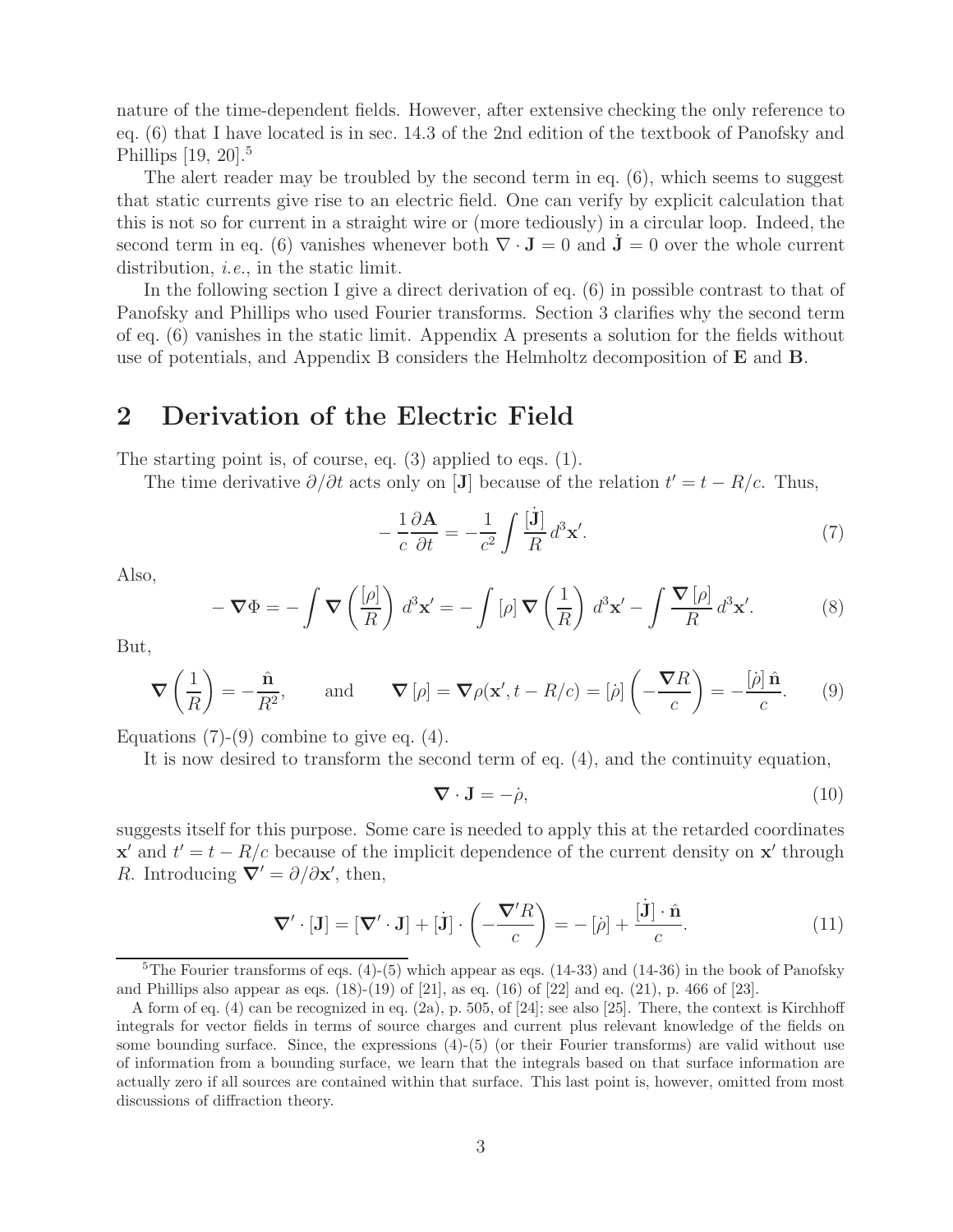Thus,

$$
\frac{1}{c} \int \frac{[\dot{\rho}]\hat{\mathbf{n}}}{R} d^3 \mathbf{x}' = -\frac{1}{c} \int \frac{(\mathbf{\nabla}' \cdot [\mathbf{J}])\hat{\mathbf{n}}}{R} d^3 \mathbf{x}' + \frac{1}{c^2} \int \frac{([\dot{\mathbf{J}}] \cdot \hat{\mathbf{n}})\hat{\mathbf{n}}}{R} d^3 \mathbf{x}'. \tag{12}
$$

If the first term on the righthand side of eq (12) actually varies as  $1/R^2$  then the radiation field within eq.  $(4)$  will have the form given in eq.  $(6)$ , since the last term in eq.  $(12)$  is the negative of the longitudinal component of the last term in eq. (4).

The integral involving  $∇' \cdot [J]$  can be transformed further by examining the components of the integrand,

$$
\frac{(\nabla' \cdot [\mathbf{J}])\hat{\mathbf{n}}_i}{R} = \frac{\partial [\mathbf{J}]_j}{\partial x'_j} \frac{R_i}{R^2} = \frac{\partial}{\partial x'_j} \left( \frac{[\mathbf{J}]_j R_i}{R^2} \right) - [\mathbf{J}]_j \frac{\partial}{\partial x'_j} \left( \frac{R_i}{R^2} \right) = \frac{\partial}{\partial x'_j} \left( \frac{[\mathbf{J}]_j R_i}{R^2} \right) + \frac{[\mathbf{J}]_i - 2([\mathbf{J}] \cdot \hat{\mathbf{n}}) \hat{\mathbf{n}}_i}{R^2},\tag{13}
$$

where summation is implied over index j. The volume integral of the first term becomes a surface integral with the aid of Gauss' theorem, and hence vanishes assuming the currents are contained within a bounded volume,

$$
\int_{V} \frac{\partial}{\partial x'_{j}} \left( \frac{[\mathbf{J}]_{j} R_{i}}{R^{2}} \right) d^{3} \mathbf{x}' = \int_{S} d\mathbf{S}' \cdot \left( \frac{[\mathbf{J}] R_{i}}{R^{2}} \right) = 0.
$$
\n(14)

The remaining term can be summarized as,

$$
-\frac{1}{c}\int \frac{(\boldsymbol{\nabla}' \cdot [\mathbf{J}])\hat{\mathbf{n}}}{R}d^3\mathbf{x}' = \frac{1}{c}\int \frac{2([\mathbf{J}] \cdot \hat{\mathbf{n}})\hat{\mathbf{n}} - [\mathbf{J}]}{R^2}d^3\mathbf{x}' = \frac{1}{c}\int \frac{([\mathbf{J}] \cdot \hat{\mathbf{n}})\hat{\mathbf{n}} + ([\mathbf{J}] \times \hat{\mathbf{n}}) \times \hat{\mathbf{n}}}{R^2}d^3\mathbf{x}'.\tag{15}
$$

Finally, equations (4), (12) and (15) combine to yield eq. (6).

### **3 The Static Limit**

To ascertain the behavior of the second term of eq. (6) in the static limit, refer to eq. (15) which indicates its relation to  $\nabla$  · [**J**]. The latter is expanded in eq. (11), and accordingly vanishes if both  $\nabla \cdot \mathbf{J} = 0$  and  $\mathbf{J} = 0$ . Since  $\nabla \cdot \mathbf{J} = -\dot{\rho}$ , the second term of eq. (6) vanishes in the static limit (*i.e.*, when both  $\rho$  and **J** vanish), as claimed in the Introduction.

It remains that expression (6) may be more cumbersome than expression (4) for explicit calculation of the electric field in time-dependent situations where radiation is not the dominant concern. This point has been illustrated in the calculation of the fields of a moving charge [17, 26, 27, 28, 29] and related examples [30, 31, 32, 33, 34, 35]. In another Note [36] I discuss how eqs. (4) and (5) can be used to clarify a subtle issue regarding the fields outside an infinite solenoid with a time-dependent current.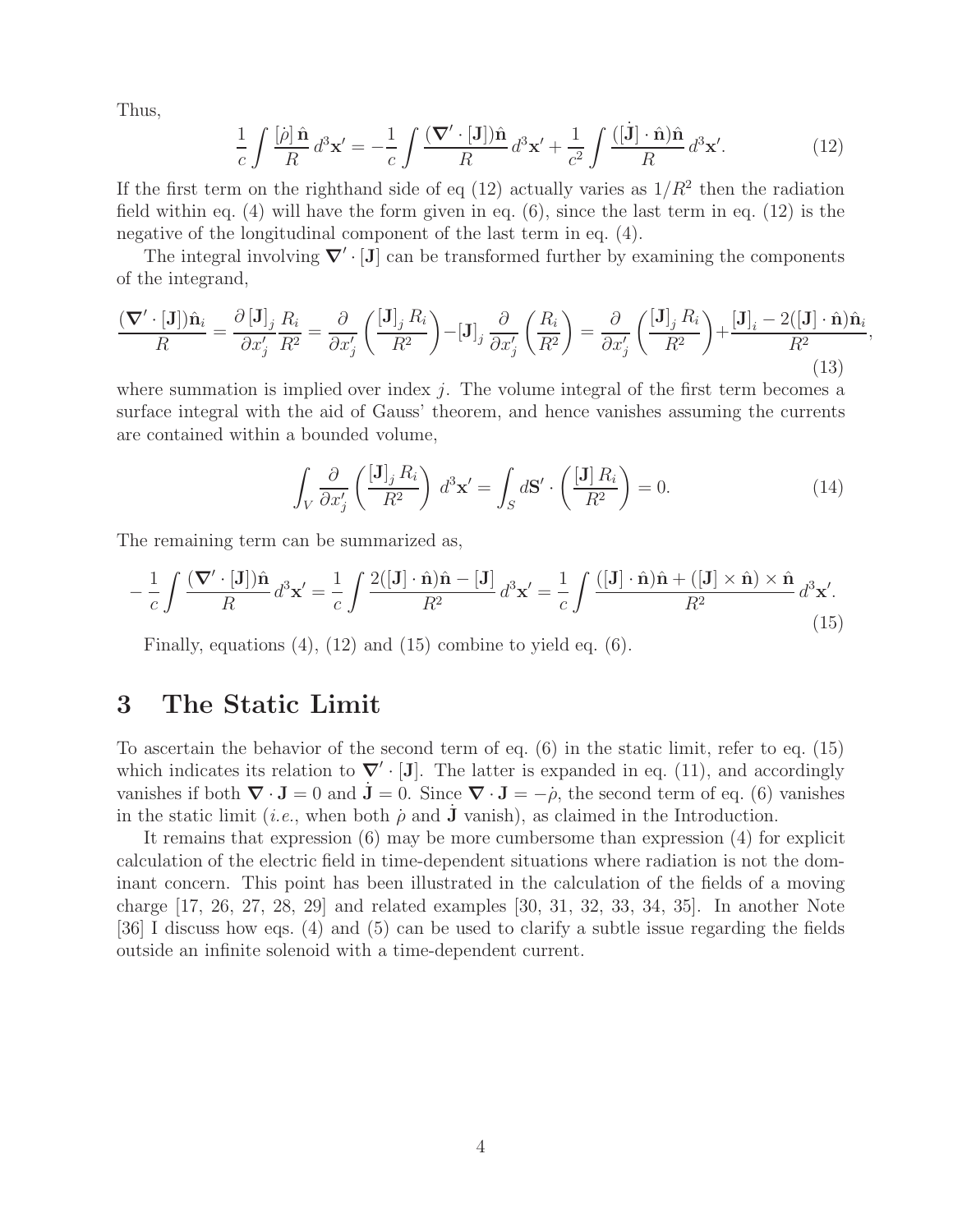# **A Appendix: Solution for the Fields without Use of Potentials**

Maxwell's equations for the fields **E** and **B** can be combined into wave equations of the form,

$$
\nabla^2 \mathbf{E} - \frac{1}{c^2} \frac{\partial^2 \mathbf{E}}{\partial t^2} = 4\pi \nabla \rho + \frac{4\pi}{c^2} \frac{\partial \mathbf{J}}{\partial t}, \qquad \nabla^2 \mathbf{B} - \frac{1}{c^2} \frac{\partial^2 \mathbf{B}}{\partial t^2} = -\frac{4\pi}{c} \nabla \times \mathbf{J}, \tag{16}
$$

in terms of source charge and current densities  $\rho$  and  $J^6$ . Each of these six scalar component equations can be solved by the method of Riemann and Lorenz in terms of retarded source quantities,

$$
\mathbf{E}(\mathbf{x},t) = -\int \frac{[\mathbf{\nabla}' \rho]}{R} d^3 \mathbf{x}' - \frac{1}{c^2} \int \frac{\left[\mathbf{j}\right]}{R} d^3 \mathbf{x}', \qquad \mathbf{B}(\mathbf{x},t) = \frac{1}{c} \int \frac{[\mathbf{\nabla}' \times \mathbf{J}]}{R} d^3 \mathbf{x}'. \tag{17}
$$

Now, for charge density that falls off sufficiently quickly at large distances,

$$
-\int \frac{\nabla' \rho}{R} d^3 \mathbf{x}' = \int \rho \nabla' \left(\frac{1}{R}\right) d^3 \mathbf{x}' = \int \frac{\rho \,\hat{\mathbf{n}}}{R^2} d^3 \mathbf{x}',\tag{18}
$$

as follows on integration by parts, so for  $[\rho] = \rho(t - R/c)$ ,

$$
-\int \frac{\left[\nabla'\rho\right]}{R} d^3\mathbf{x}' = \int \frac{\left[\rho\,\hat{\mathbf{n}}\right]}{R^2} d^3\mathbf{x}' + \int \frac{\left[\dot{\rho}\right]\nabla'(1/R)}{cR} d^3\mathbf{x}' = \int \frac{\left[\rho\right]\,\hat{\mathbf{n}}}{R^2} d^3\mathbf{x}' + \frac{1}{c} \int \frac{\left[\dot{\rho}\right]\,\hat{\mathbf{n}}}{R} d^3\mathbf{x}'.\tag{19}
$$

Using this in eq. (17) yields eq. (4) for **E**, from which eq. (6) follows as before. Similarly, integrating eq. (17) for **B** by parts, and using the chain rule for the derivative of the time dependence on  $t' = t - R/c$  leads to eq. (5).<sup>7</sup>

### **B Appendix: Helmholtz Decomposition of the Fields**

*This section was added on May 11, 2018, at the suggestion of Joseph Subotnik.*

Recall that Helmholtz showed in 1858 [39, 40] (in a hydrodynamic context) that any vector field, say  $\bf{E}$ , which vanishes suitably quickly at infinity can be decomposed as,  $8.9$ 

$$
\mathbf{E} = \mathbf{E}_{irr} + \mathbf{E}_{rot},\tag{20}
$$

<sup>&</sup>lt;sup>6</sup>The wave equation for **E** was given by Lorenz [1] for a medium of electrical conductivity  $\sigma$ , but with **E** replaced by **J** according to Ohm's law,  $\mathbf{J} = \sigma \mathbf{E}$ . Lorenz noted that a solution to this equation exists via the method of retarded potentials, but his did not explicitly display this for **J**. Had he done so, he would have arrived at eq. (17). See also the Appendix to [5].

<sup>7</sup>Jefimenko's equations (4)-(5) have been deduced from the wave equations (16) by use of a retarded Green function in [27], in sec. 6.5 of [37] and in sec. II of [38].

<sup>8</sup>The essence of this decomposition was anticipated by Stokes (1849) in secs. 5-6 of [41].

<sup>&</sup>lt;sup>9</sup>Radiation fields, which fall off as  $1/r$  at large distance r from their (bounded) source, do fall off sufficiently quickly for Helmholtz' decomposition to apply, as reviewed in [42]. Doubts as to this were expressed in [43], but see [44].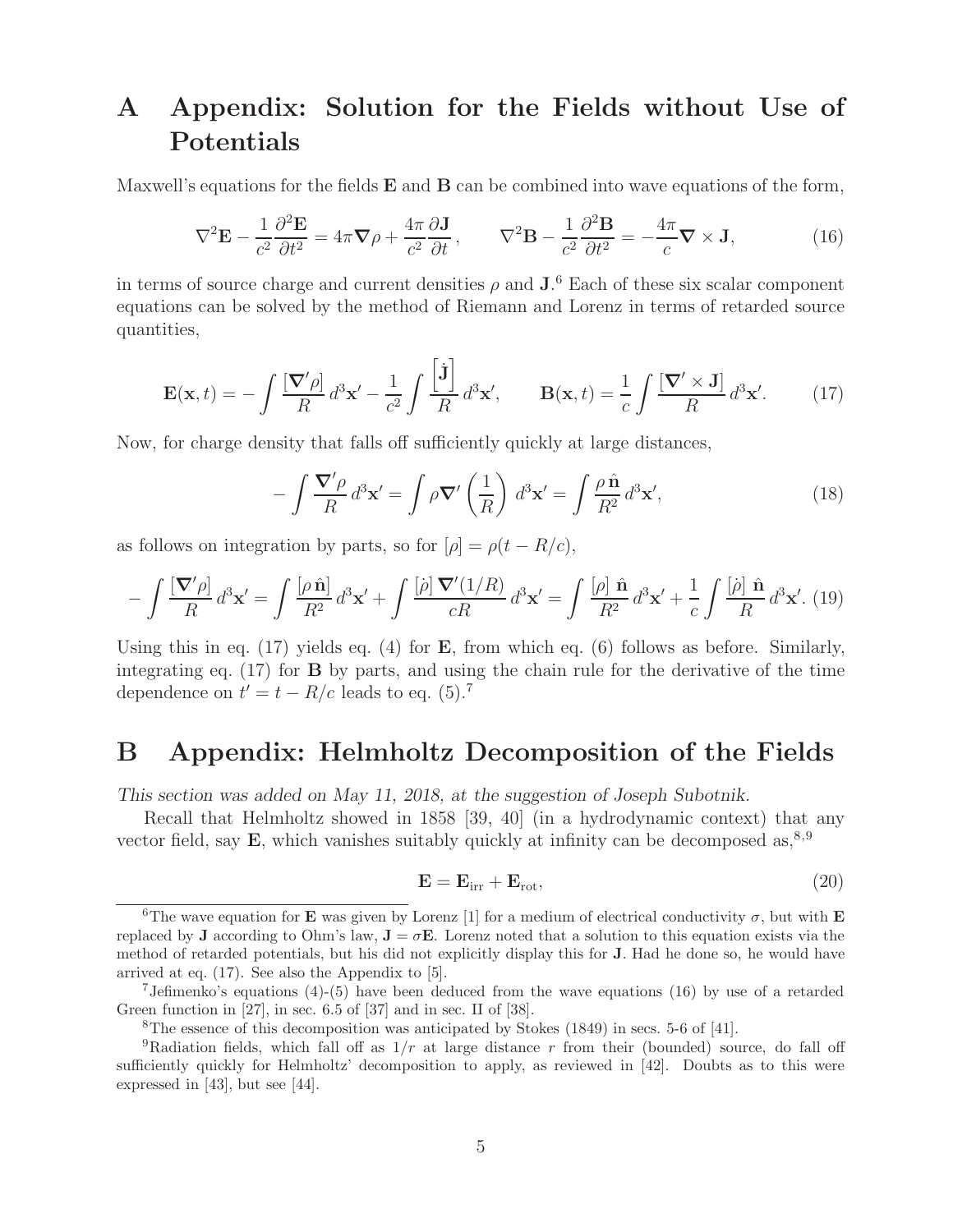where the irrotational and rotational components  $\mathbf{E}_{irr}$  and  $\mathbf{E}_{rot}$  obey,<sup>10</sup>

$$
\nabla \times \mathbf{E}_{irr} = 0, \quad \text{and} \quad \nabla \cdot \mathbf{E}_{rot} = 0. \tag{21}
$$

As noted in [40], the Helmholtz decomposition of electromagnetic fields is closely related to use of the Coulomb gauge for the electromagnetic potentials  $\mathbf{A}^{(C)}$  and  $\Phi^{(C)}$ , from which the fields **E** and **B** can be deduced according to,

$$
\mathbf{E} = -\nabla \Phi^{(C)} - \frac{1}{c} \frac{\partial \mathbf{A}^{(C)}}{\partial t}, \qquad \mathbf{B} = \nabla \times \mathbf{A}^{(C)}.
$$
 (22)

In the Coulomb gauge, the vector potential obeys,

$$
\nabla \cdot \mathbf{A}^{(C)} = 0, \qquad \Rightarrow \qquad \nabla \cdot \left( -\frac{1}{c} \frac{\partial \mathbf{A}^{(C)}}{\partial t} \right) = 0, \tag{23}
$$

and the scalar potential is the instantaneous Coulomb potential,

$$
\Phi^{(C)} = \int \frac{\rho}{R} d^3 \mathbf{x}',\tag{24}
$$

such that the corresponding instantaneous Coulomb electric field obeys,

$$
\mathbf{E}_{\text{instantaneous}} = -\nabla \Phi^{(C)} = \int \frac{\rho \,\hat{\mathbf{n}}}{R^2} \, d^3 \mathbf{x}', \qquad \Rightarrow \qquad \nabla \times \mathbf{E}_{\text{instantaneous}} = 0. \tag{25}
$$

Hence, the Helmholtz decomposition of the electric field can be written as,

$$
\mathbf{E}_{irr} = \mathbf{E}_{instantaneous} = -\nabla \Phi^{(C)} = \int \frac{\rho \,\hat{\mathbf{n}}}{R^2} \, d^3 \mathbf{x}',\tag{26}
$$

$$
\mathbf{E}_{\rm rot} = -\frac{1}{c} \frac{\partial \mathbf{A}^{(C)}}{\partial t} = \mathbf{E} - \mathbf{E}_{\rm irr}
$$
\n(27)

$$
= \int \frac{([\rho] - \rho) \hat{\mathbf{n}}}{R^2} d^3 \mathbf{x}' + \frac{1}{c} \int \frac{([\mathbf{J}] \cdot \hat{\mathbf{n}}) \hat{\mathbf{n}} + ([\mathbf{J}] \times \hat{\mathbf{n}}) \times \hat{\mathbf{n}}}{R^2} d^3 \mathbf{x}' + \frac{1}{c^2} \int \frac{([\mathbf{J}] \times \hat{\mathbf{n}}) \times \hat{\mathbf{n}}}{R} d^3 \mathbf{x}',
$$

recalling eq. (6).<sup>11</sup> Of course, since  $\nabla \cdot \mathbf{B} = 0$ ,

$$
\mathbf{B}_{irr} = \mathbf{B}.\tag{28}
$$

#### **B.1 Are the Radiation Fields Rotational?**

The "radiation" fields are those terms of eqs. (5)-(6) whose integrands are proportional to  $1/R$ ,

$$
\mathbf{B}_{\rm rad} = \frac{1}{c^2} \int \frac{[\dot{\mathbf{J}}] \times \hat{\mathbf{n}}}{R} d^3 \mathbf{x}', \qquad \mathbf{E}_{\rm rad} = \frac{1}{c^2} \int \frac{([\dot{\mathbf{J}}] \times \hat{\mathbf{n}}) \times \hat{\mathbf{n}}}{R} d^3 \mathbf{x}'. \tag{29}
$$

<sup>&</sup>lt;sup>10</sup>The irrotational component is sometimes labeled "longitudinal" or "parallel", and the rotational component is sometimes labeled "solenoidal" or "transverse".

<sup>11</sup>The last term in eq. (27), the "radiation" electric field (if nonzero), has sources at which *<sup>∇</sup>* · **<sup>E</sup>**rad is nonzero, so this term is not irrotational. In contrast, idealized, source-free plane electromagnetic waves have zero divergence. And, since  $\nabla \times \mathbf{E}_{rad} = -\partial \mathbf{B}_{rad}/\partial ct$ , the radiation electric field is not rotational either.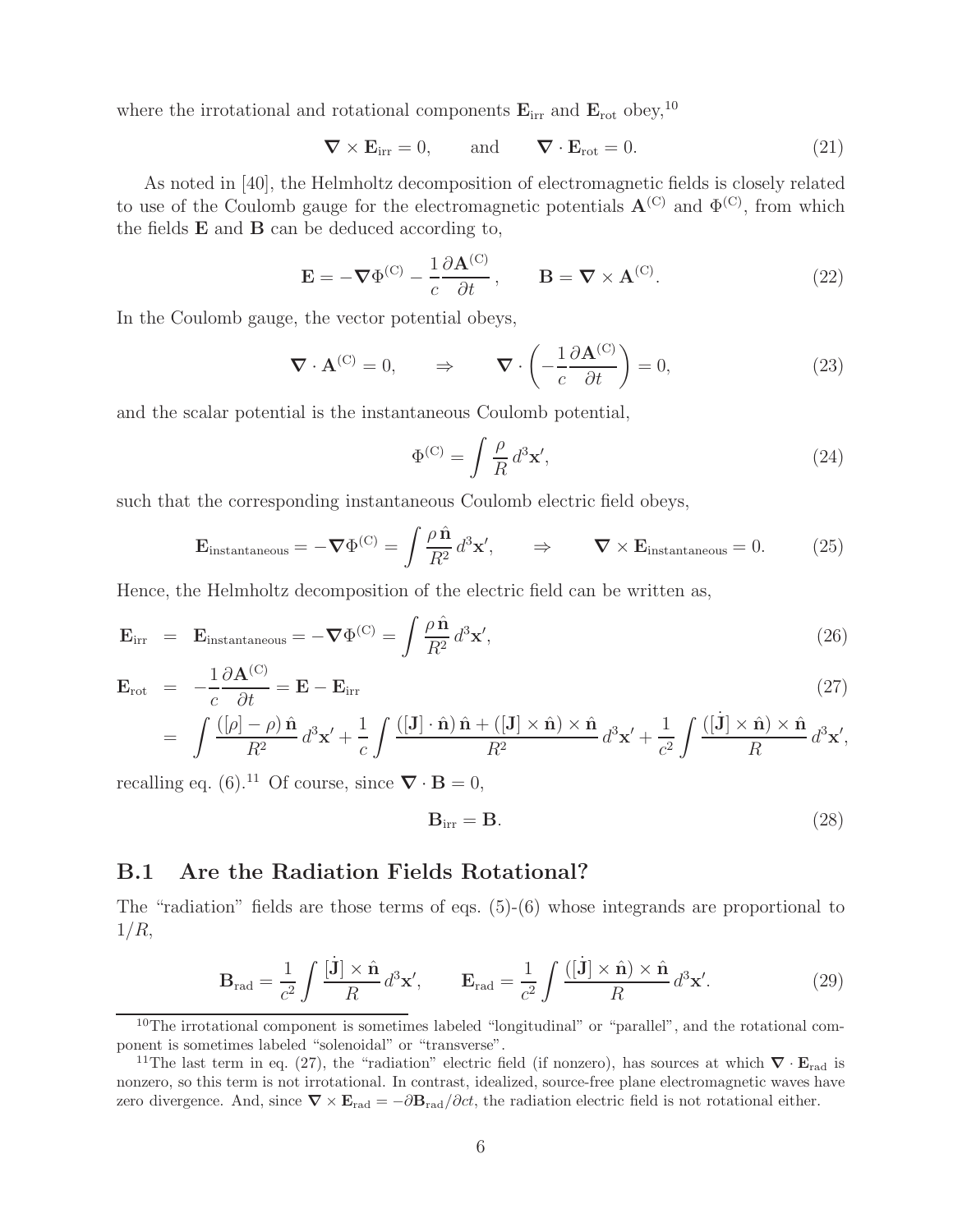Are these radiation fields rotational (*i.e.*, with zero divergence)?

For example, the radiation fields of an idealized "point," (Hertzian) oscillating electric dipole  $p = p_0 e^{\omega t}$ , are (eq.(9.19) of [45]),

$$
\mathbf{B}_{\text{rad}} = k^2 \,\hat{\mathbf{n}} \times \mathbf{p} \frac{e^{ikr}}{r} = k^2 \,\mathbf{r} \times \mathbf{p} \frac{e^{ikr}}{r^2}, \qquad \mathbf{E}_{\text{rad}} = \mathbf{B}_{\text{rad}} \times \hat{\mathbf{n}} = k^2 (\hat{\mathbf{n}} \times \mathbf{p}) \times \hat{\mathbf{n}} \frac{e^{ikr}}{r}, \qquad (30)
$$

where  $k = \omega/c$  and  $\hat{\mathbf{n}} = \mathbf{r}/r$ . The divergences of the radiation fields are,

$$
\frac{1}{k^2} \nabla \cdot \mathbf{B}_{rad} = \nabla \cdot \left( \mathbf{r} \times \mathbf{p} \frac{e^{ikr}}{r^2} \right) = \mathbf{p} \frac{e^{ikr}}{r^2} \cdot \nabla \times \mathbf{r} - \mathbf{r} \cdot \nabla \times \mathbf{p} \frac{e^{ikr}}{r^2} = \mathbf{r} \cdot \left( \nabla \frac{e^{ikr}}{r^2} \right) \times \mathbf{p}
$$
\n
$$
= \mathbf{p} \cdot \mathbf{r} \times \nabla \frac{e^{ikr}}{r^2} = \mathbf{p} \cdot \mathbf{r} \times \mathbf{r} \left( ik - \frac{2}{r} \right) \frac{e^{ikr}}{r^3} = 0,
$$
\n(31)

$$
\frac{1}{k^2} \nabla \cdot \mathbf{E}_{\text{rad}} = \nabla \cdot \left( \mathbf{p} \frac{e^{ikr}}{r} - (\mathbf{p} \cdot \mathbf{r}) \mathbf{r} \frac{e^{ikr}}{r^3} \right) = \mathbf{p} \cdot \nabla \frac{e^{ikr}}{r} - (\mathbf{p} \cdot \mathbf{r}) \nabla \cdot \left( \mathbf{r} \frac{e^{ikr}}{r^3} \right) - \mathbf{r} \frac{e^{ikr}}{r^3} \cdot \nabla (\mathbf{p} \cdot \mathbf{r})
$$
\n
$$
= (\mathbf{p} \cdot \mathbf{r}) \left( ik - \frac{1}{r} \right) \frac{e^{ikr}}{r^2} - (\mathbf{p} \cdot \mathbf{r}) \left( \mathbf{r} \cdot \nabla \frac{e^{ikr}}{r^3} + \frac{e^{ikr}}{r^3} \nabla \cdot \mathbf{r} \right)
$$
\n
$$
- \mathbf{r} \frac{e^{ikr}}{r^3} \cdot \{ (\mathbf{p} \cdot \nabla) \mathbf{r} + \mathbf{p} \times (\nabla \times \mathbf{r}) \}
$$
\n
$$
= (\mathbf{p} \cdot \mathbf{r}) \frac{e^{ikr}}{r^2} \left( ik - \frac{1}{r} - ik + \frac{3}{r} - \frac{3}{r} - \frac{1}{r} \right) = -2(\mathbf{p} \cdot \mathbf{r}) \frac{e^{ikr}}{r^3}.
$$
\n(32)

Thus, while  $\mathbf{B}_{rad}$  is rotational,  $\mathbf{E}_{rad}$  is not (and is not irrotational either).<sup>12</sup>

## **References**

- [1] L. Lorenz, *Ueber die Identit¨at der Schwingungen des Lichts mit den elektrischen Strömen, Ann. d. Phys. 207, 243 (1867),* http://kirkmcd.princeton.edu/examples/EM/lorenz\_ap\_207\_243\_67.pdf *On the Identity of the Vibration of Light with Electrical Currents*, Phil. Mag. **34**, 287 (1867), http://kirkmcd.princeton.edu/examples/EM/lorenz\_pm\_34\_287\_67.pdf
- [2] B. Riemann, *Ein Beitrag zur Elektrodynamik*, Ann. d. Phys. **207**, 237 (1867), http://kirkmcd.princeton.edu/examples/EM/riemann\_ap\_207\_237\_67.pdf *A Contribution to Electrodynamics*, Phil. Mag. **34**, 368 (1867), http://kirkmcd.princeton.edu/examples/EM/riemann\_pm\_34\_368\_67.pdf
- [3] L. Lorenz, *Mémoire sur la théorie de l'élasticité des corps homogènes à élasticité constante*, J. reine angew. Math. **58**, 329 (1861), http://kirkmcd.princeton.edu/examples/mechanics/lorenz\_jram\_58\_329\_61.pdf
- [4] J.C. Maxwell, *A Dynamical Theory of the Electromagnetic Field*, Phil. Trans. Roy. Soc. London **155**, 459 (1865), http://kirkmcd.princeton.edu/examples/EM/maxwell\_ptrsl\_155\_459\_65.pdf

<sup>&</sup>lt;sup>12</sup>Away from the origin,  $\nabla \cdot \mathbf{E} = 0$  for the Hertzian dipole oscillator, so we infer that the divergence of its "nonradiation" electric field is also nonzero.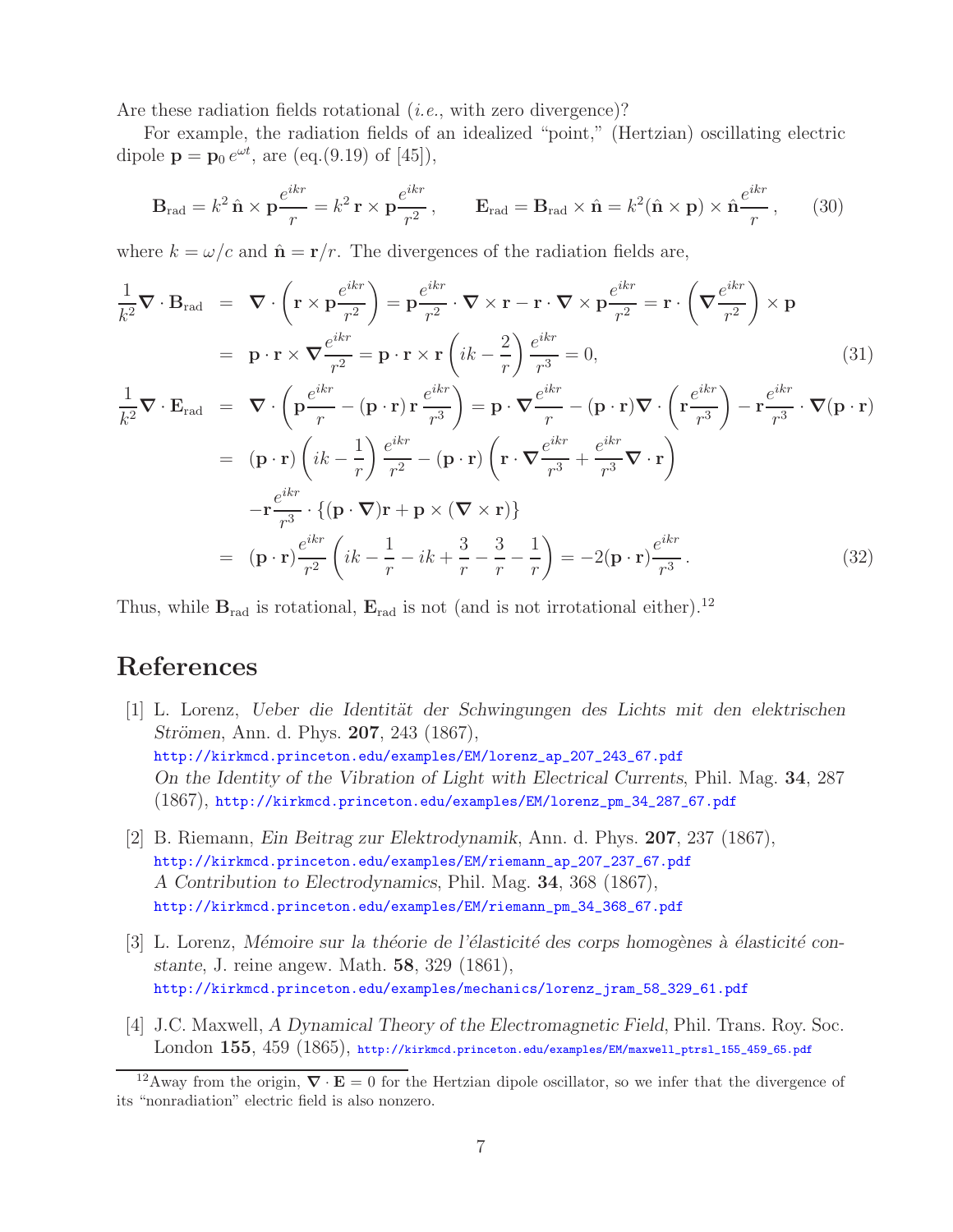- [5] K.T. McDonald, *Maxwell's Objection to Lorenz' Retarded Potentials* (Oct. 26, 2009), http://kirkmcd.princeton.edu/examples/maxwell.pdf
- [6] H. Hertz, *Electric Waves* (Macmillan, 1900). (This book contains an interesting historical preface by Lord Kelvin.) http://kirkmcd.princeton.edu/examples/EM/hertz\_electric\_waves.pdf
- [7] J.J. Thomson, *Cathode Rays*, Phil. Mag. **44**, 293 (1897), http://kirkmcd.princeton.edu/examples/EP/thomson\_pm\_44\_293\_97.pdf
- [8] J.J. Thomson, *Cathode Rays*, Electrician **39**, 104 (1897), http://kirkmcd.princeton.edu/examples/EP/thomson\_electrician\_39\_104\_97.pdf
- [9] G.F. FitzGerald, *On the Quantity of Energy Transferred to the Ether by a Variable Current*, Trans. Roy. Dublin Soc. **3** (1883), http://kirkmcd.princeton.edu/examples/EM/fitzgerald\_trds\_83.pdf *On the Energy Lost by Radiation from Alternating Electric Currents*, Brit. Assoc. Rep. **175**, 343 (1883), http://kirkmcd.princeton.edu/examples/EM/fitzgerald\_bar\_83.pdf
- [10] K.T. McDonald, *FitzGerald's Calculation of the Radiation of an Oscillating Magnetic Dipole* (June 20, 2010), http://kirkmcd.princeton.edu/examples/fitzgerald.pdf
- [11] J.H. Poynting, *On the Transfer of Energy in the Electromagnetic Field*, Phil. Trans. Roy. Soc. London **175**, 343 (1884), http://kirkmcd.princeton.edu/examples/EM/poynting\_ptrsl\_175\_343\_84.pdf
- [12] A. Liénard, *Champ électrique et magnétique produit par une charge électrique contentreé en un point et animée d'un mouvement quelconque*, L'Eclairage Elect. **16**, 5, 53, 106 (1898), http://kirkmcd.princeton.edu/examples/EM/lienard\_ee\_16\_5\_98.pdf
- [13] E. Wiechert, *Elektrodynamishe Elementargesetze*, Arch. N´eerl. **5**, 549 (1900); Ann. d. Phys. **73**, 667 (1901), http://kirkmcd.princeton.edu/examples/EM/wiechert\_ap\_73\_667\_01.pdf
- [14] E. Whittaker, *A History of the Theories of Aether and Electricity*, (Longmans, Green, 1910), vol. I, p. 267 ff, http://kirkmcd.princeton.edu/examples/EM/whittaker\_history.pdf
- [15] A. O'Rahilly, *Electromagnetics*, (Longmans, Green, 1938), chap. VI, http://kirkmcd.princeton.edu/examples/EM/orahilly\_EM.pdf
- [16] R. Becker, *Electromagnetic Fields and Interactions*, Dover Publications, New York, 1982), chap. DIII.
- [17] D.J. Griffiths and M.A. Heald, *Time-Dependent Generalizations of the Biot-Savart and Coulomb Laws*, Am. J. Phys. **59**, 111-117 (1991), http://kirkmcd.princeton.edu/examples/EM/griffiths\_ajp\_59\_111\_91.pdf
- [18] O.D. Jefimenko, *Electricity and Magnetism*, (Appleton-Century-Crofts, 1966); 2nd ed. (Electret Scientific, P.O. Box 4132, Star City, WV 26505, 1989), http://kirkmcd.princeton.edu/examples/EM/jefimenko\_EM.pdf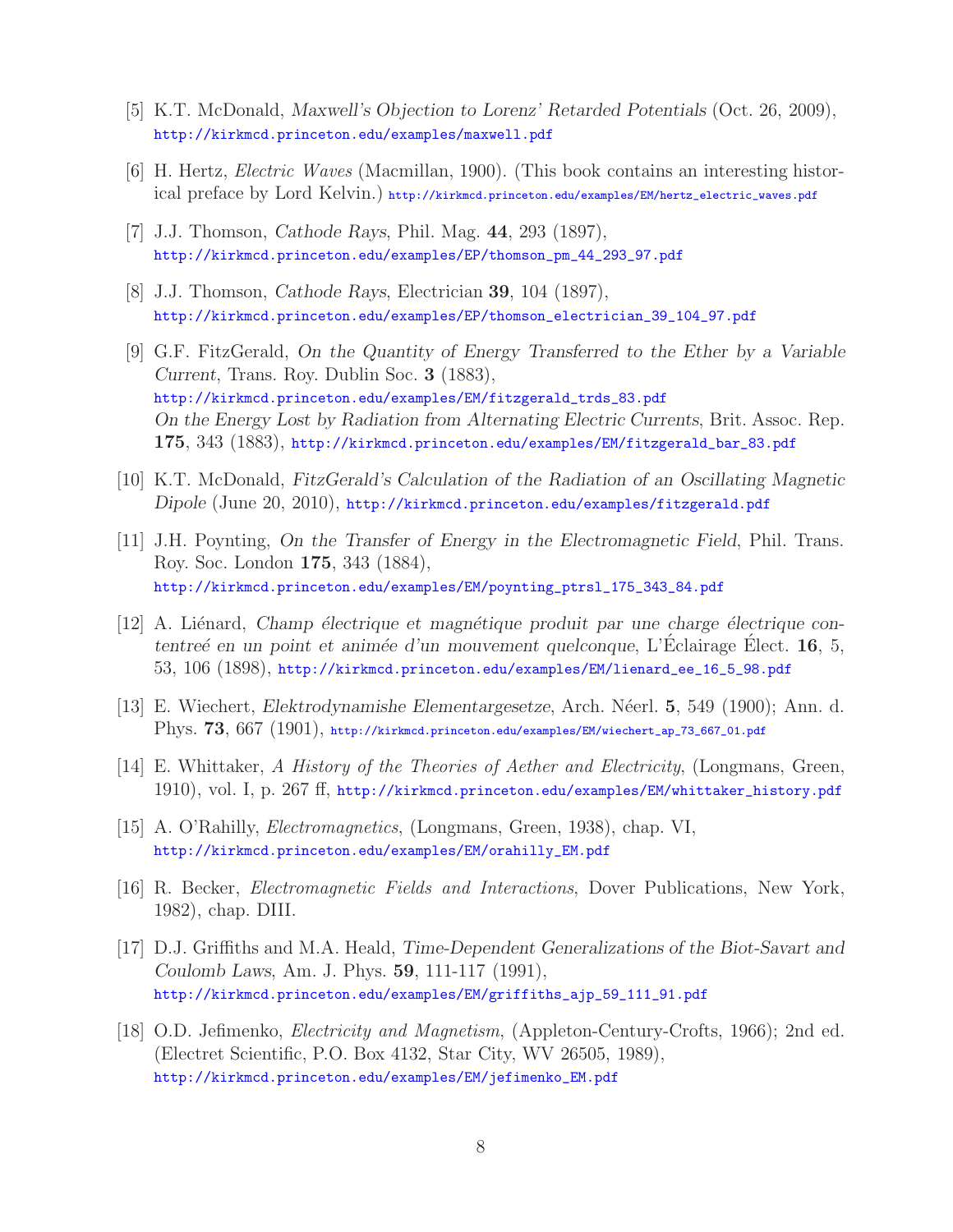- [19] W.K.H. Panofsky and M. Phillips, *Classical Electricity and Magnetism*, 2nd ed. (Addison-Wesley, 1962), kirkmcd.princeton.edu/examples/EM/panofsky-phillips.pdf
- [20] W.K.H. Panofsky (private communication, Dec. 12, 1996) did not recall the origin of his eq. (14-42), but considers it likely that he derived it "from scratch" between the first and second editions of his book.
- [21] G.A. Schott, *Electromagnetic Radiation and the Mechanical Reactions Arising from it* (Cambridge U. Press, 1912), http://kirkmcd.princeton.edu/examples/EM/schott\_radiation\_12.pdf
- [22] J.A. Stratton and L.J. Chu, *Diffraction Theory of Electromagnetic Waves*, Phys. Rev. **56**, 99 (1939), http://kirkmcd.princeton.edu/examples/EM/stratton\_pr\_56\_99\_39.pdf
- [23] J.A. Stratton, *Electromagnetic Theory* (McGraw-Hill, 1941), http://kirkmcd.princeton.edu/examples/EM/stratton\_electromagnetic\_theory.pdf
- [24] W. von Ignatowsky, *Reflexion electromagnetisher Wellen an einem Draht*, Ann. Phys. **18**, 495 (1905), http://kirkmcd.princeton.edu/examples/EM/ignatowsky\_ap\_18\_495\_05.pdf
- [25] W. von Ignatowsky, *Diffraktion und Reflexion, abgeleitet aus den Maxwellschen Gleichungen*, Ann. Phys. **23**, 875 (1907), **25**, 99 (1908), http://kirkmcd.princeton.edu/examples/EM/ignatowsky\_ap\_25\_99\_08.pdf
- [26] T.-C. Ton, *On the Time-Dependent, Generalized Coulomb and Biot-Savart Laws*, Am. J. Phys. **59**, 520 (1991), http://kirkmcd.princeton.edu/examples/EM/ton\_ajp\_59\_520\_91.pdf
- [27] J.A. Heras, *Time-Dependent Generalizations of the Biot-Savart and Coulomb Laws*, Am. J. Phys. **63**, 928 (1995), http://kirkmcd.princeton.edu/examples/EM/heras\_ajp\_63\_928\_95.pdf
- [28] U. Bellotti and M. Bornatici, *Time-sependent, generalized Coulomb and Biot-Savart laws: A derivation based on Fourier transforms*, Am. J. Phys. **64**, 568 (1996), http: //kirkmcd.princeton.edu/examples/EM/bellotti\_ajp\_64\_568\_96.pdf
- [29] O. Dushek and S.V. Kuzmin, *The fields of a moving point charge: a new derivation from Jefimenko's equations*, Eur. J. Phys. **25**, 343 (2004), http://kirkmcd.princeton.edu/examples/EM/dushek\_ejp\_25\_343\_04.pdf
- [30] O.D. Jefimenko, *Solutions of Maxwell's Equations for Electric and Magnetic Fields in Arbitrary Media*, Am. J. Phys. **60**, 899 (1992), http://kirkmcd.princeton.edu/examples/EM/jefimenko\_ajp\_60\_899\_92.pdf
- [31] J.A. Heras, *Jefimenko's Formulas with Magnetic Monopoles and the Liénard-Wiechert Fields of a Dual-Charged Particle*, Am. J. Phys. **62**, 525 (1994), http://kirkmcd.princeton.edu/examples/EM/heras\_ajp\_62\_525\_94.pdf
- [32] J.A. Heras, *Radiation Fields of a Dipole in Arbitrary Motion*, Am. J. Phys. **62**, 1109 (1994), http://kirkmcd.princeton.edu/examples/EM/heras\_ajp\_62\_1109\_94.pdf